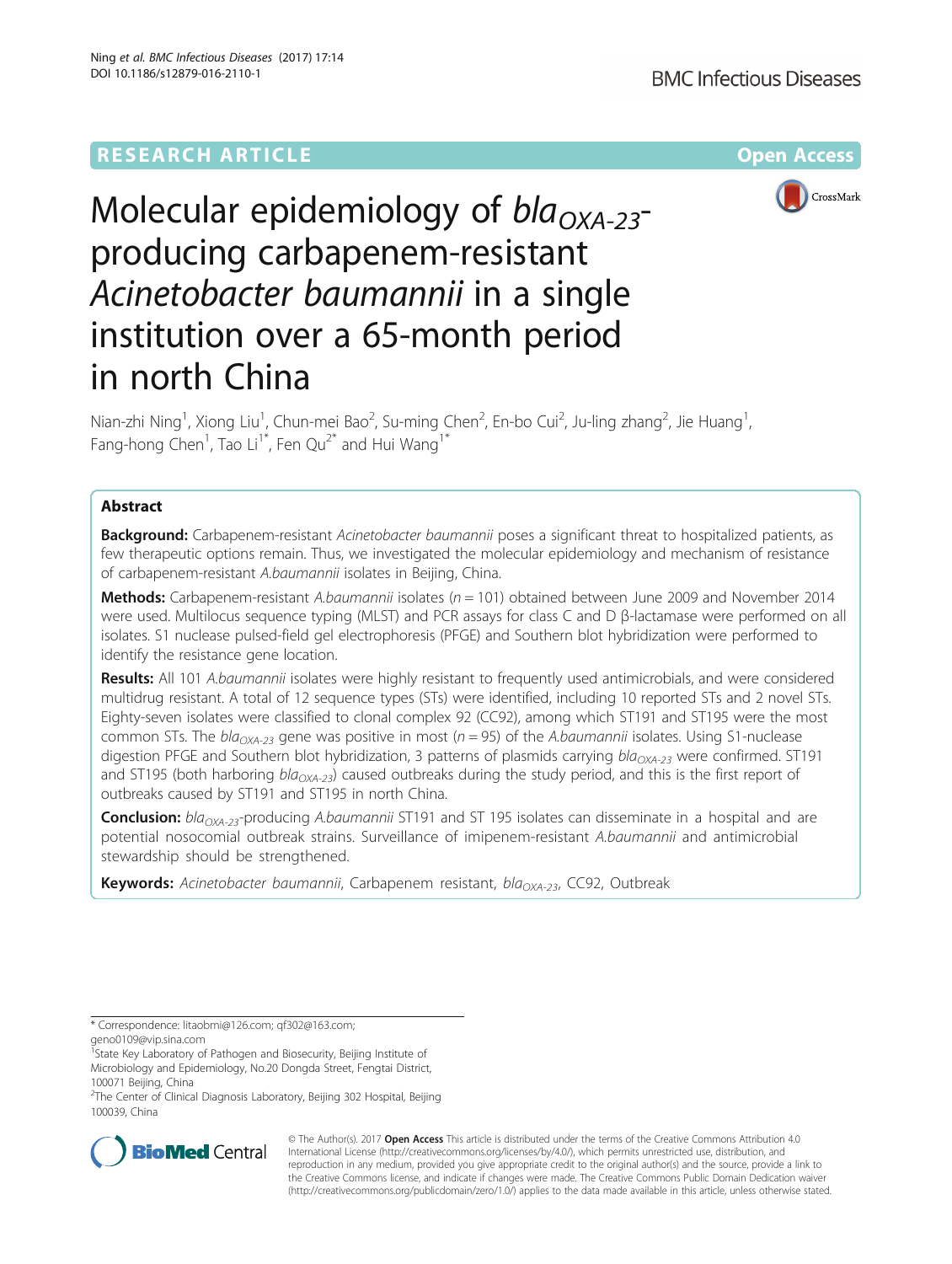# Background

Acinetobacter baumannii is an opportunistic pathogen involved in outbreaks occurring in burn units, surgical wards or intensive care units (ICUs), as well as important cause of nosocomial septicemia, pneumonia and urinary tract infections [\[1](#page-5-0)]. A.baumannii is of interest due to increasing the increase in antimicrobial resistance [[2\]](#page-5-0). This organism is generally intrinsically resistant to many frequently-used antibiotics, including aminopenicillin, first- and second-generation cephalosporins and chloramphenicol [\[3](#page-5-0), [4\]](#page-5-0). Carbapenems are important antibiotics to treat A.baumannii because they are highly efficacious and have low toxicity [\[5](#page-5-0)]. However, the emergent and rapid spread of carbapenem-resistant A.baumannii isolates pose a severe threat to public health and are a global concern [\[6](#page-5-0)]. Carbapenem resistance, such as to imipenem, increased in China from 31.0% in 2005 to 62.4% in 2014 [\[7](#page-6-0)]. Recent studies also suggest high resistant of A.baumannii against carbapenems across the world [\[8](#page-6-0)–[11](#page-6-0)].

Carbapenem resistance in A.baumannii is mainly mediated by the production of carbapenem-hydrolyzing enzymes [\[6](#page-5-0)]. Class D OXA-type enzymes are the most prevalent carbapenemases in A.baumannii [[12\]](#page-6-0). In addition to the intrinsic OXA-51-like enzymes, 3 unrelated groups of these carbapenem-hydrolysing enzymes have been identified OXA-23-like, -40-like and -58-like [[13](#page-6-0)]. Outbreaks of  $bla_{OXA-23}$ -producing A.baumannii have been reported across the world [[14](#page-6-0)–[16](#page-6-0)] and a previously study has pointed out that  $bla_{OXA-23}$  was the predominant group of carbapenem-hydrolysing enzymes in China [[17](#page-6-0)].

Multilocus sequence typing (MLST) is used for global and long-term epidemiological studies [[18](#page-6-0)], and data from MLST show that CC92 was the most widely distributed A.baumannii clone globally [\[19](#page-6-0)–[21\]](#page-6-0). Studies from China indicate that  $bla_{OXA-23}$ -producing CC92clones are prevalent in most provinces of China [\[17, 22](#page-6-0)]. Although the molecular epidemiology of carbapenem-resistant A.baumannii has been investigated, the epidemiology of carbapenemresistant A.baumannii over long time periods in single institution may allow new insights into the behavior of this pathogen.

Thus, we sought to investigate carbapenemresistance mechanisms and the molecular epidemiology of carbapenem-resistant A. baumannii in a single hospital over a 65-month period.

# Methods

## Bacterial isolates

Between June 2009 and November 2014, a total of 101 nonduplicate carbapenem-resistant (Zone Diameter of imipenem ≤18 mm; Clinical Laboratory Standards Institute [CLSI] breakpoint) A. baumannii (CRAB) isolates were collected from a single hospital in Beijing, China. A

single isolate per patient was included. All isolates were identified by conventional biochemical techniques using VITEK 2 system (BioMérieux France). PCR confirmation of the  $bla_{OXA-51-like}$  carbapenemase gene was performed to help identify A. baumannii simultaneously, because this gene is intrinsic to A. baumannii [\[23, 24\]](#page-6-0).

# Antimicrobial susceptibility testing

The disk diffusion method was used to evaluate susceptibility to the following antimicrobial agents: imipenem (IPM: 10 μg), ceftazidime (CAZ: 30 μg), amikacin (AMK: 30 μg), piperacillin/tazobactam (TZP: 100/10 μg), levofloxacin (LVX: 5 μg), ticarcillin/Clavulanic acid (TCC: 75/10 μg), minocycline (MNO: 30 μg) (Oxoid, UK). Results were interpreted in accordance with CLSI guidelines from 2011. Isolates with intermediate susceptibility were classified as non-susceptible.

# Molecular typing methods

Multilocus sequence typing (MLST) was performed on all A.baumannii isolates as described previously [\[18](#page-6-0)]. Analysis of allele sequences and sequence type (ST) assignment made use of the Oxford Acinetobacter baumannii MLST website [\(http://pubmlst.org/abaumannii/](http://pubmlst.org/abaumannii/)). The eBURST algorithm (version 3; [http://eburst.mlst.](http://eburst.mlst.net/) [net/](http://eburst.mlst.net/)) was used to assign clonal complexes (CCs).

## Screening of ambler classes C and D β-lactamase genes

PCR experiments were carried out using primers specific for the genes encoding Ambler C and D β-lactamase (AmpC, MOX-1, MOX-2, CMY-1 to CMY-11, BIL-1, DHA-1, DHA-2, ACC, ACT-1, MIR-1 T, FOX-1 to FOX-5b, bla<sub>OXA-23-like</sub>, bla<sub>OXA-40-like</sub>, bla<sub>OXA-51-like</sub>, and  $bla<sub>OXA-58-like</sub>$  and  $bla<sub>OXA-143</sub>$ )as described previously [[25](#page-6-0)–[28](#page-6-0)]. Primers are depicted in Table [1](#page-2-0). For each gene detected, some PCR products were randomly selected, and then sequenced to confirm genes.

# PFGE and Southern blot hybridization

To detect plasmids of A.baumannii isolates, an agarose gel plug containing total cellular DNA was prepared and digested with S1 nuclease (Takara, Japan) as described previously [\[29](#page-6-0)]. Digested plugs were subjected to PFGE using a CHEF-Mapper system (pulse times, 5 to 30 s; running time, 15 h; 6 V/cm). Gels were blotted onto nylon membranes (Millipore, USA) using standard techniques. The membrane was hybridized with a digoxigenin-labeled probe consisting of a  $bla_{OXA-23}$  fragment which was amplified by primers.

# Results

A total of 101 A.baumannii isolates were resistant to imipenem and considered carbapenem-resistant and enrolled in our study. CRAB isolates were obtained from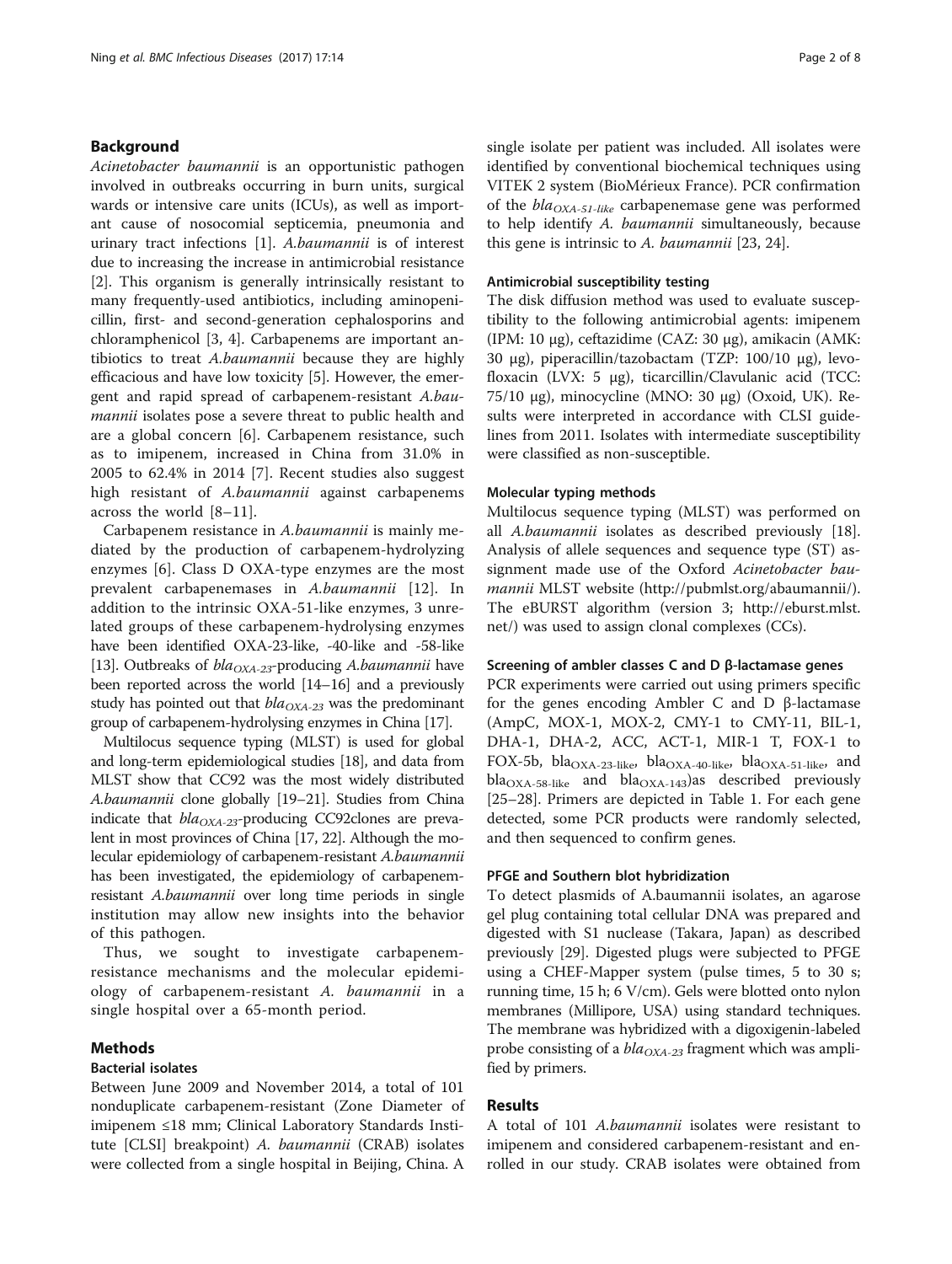<span id="page-2-0"></span>Table 1 Primers used in this study

| Primer       | Sequence(5' to 3')                        | Target                | Reference |  |
|--------------|-------------------------------------------|-----------------------|-----------|--|
| <b>MOXMF</b> | GCTGCTCAAGGAGCACAGGAT                     | MOX-1, MOX-2, CMY-1,  | $[25]$    |  |
| <b>MOXMR</b> | CACATTGACATAGGTGTGGTGC                    | CMY-8 to CMY-11;      |           |  |
| <b>CITMF</b> | TGGCCAGAACTGACAGGCAAA                     | LAT-1 to LAT-4, CMY-2 | $[25]$    |  |
| <b>CITMR</b> | <b>TTTCTCCTGAACGTGGCTGGC</b>              | to CMY-7, BIL-1;      |           |  |
| <b>DHAMF</b> | AACTTTCACAGGTGTGCTGGGT                    | DHA-1, DHA-2          | $[25]$    |  |
| <b>DHAMR</b> | CCGTACGCATACTGGCTTTGC                     |                       |           |  |
| <b>ACCMF</b> | AACAGCCTCAGCAGCCGGTTA                     | <b>ACC</b>            | $[25]$    |  |
| <b>ACCMR</b> | <b>TTCGCCGCAATCATCCCTAGC</b>              |                       |           |  |
| <b>EBCMF</b> | TCGGTAAAGCCGATGTTGCGG                     | MIR-1 T ACT-1         | $[25]$    |  |
| <b>EBCMR</b> | <b>CTTCCACTGCGGCTGCCAGTT</b>              |                       |           |  |
| <b>FOXMF</b> | AACATGGGGTATCAGGGAGATG<br>FOX-1 to FOX-5b |                       | $[25]$    |  |
| <b>FOXMR</b> | CAAAGCGCGTAACCGGATTGG                     |                       |           |  |
| AmpCF        | ACAGAGGAGCTAATCATGCG                      | AmpC                  | $[26]$    |  |
| AmpCR        | <b>GTTCTTTTAAACCATATACC</b>               |                       |           |  |
| OXA-23-likeF | GATCGGATTGGAGAACCAGA'                     | $bla_{OXA-23-like}$   | $[27]$    |  |
| OXA-23-likeR | <b>ATTTCTGACCGCATTTCCAT</b>               |                       |           |  |
| OXA-40-likeF | GGTTAGTTGGCCCCCTTAAA                      | $bla_{OXA-40-like}$   | $[27]$    |  |
| OXA-40-likeR | AGTTGAGCGAAAAGGGGATT                      |                       |           |  |
| OXA-51-likeF | <b>TAATGCTTTGATCGGCCTTG</b>               | $blaOXA-51-like$      | $[27]$    |  |
| OXA-51-likeR | <b>TGGATTGCACTTCATCTTGG</b>               |                       |           |  |
| OXA-58-likeF | AAGTATTGGGGCTTGTGCTG                      | $blaOXA-58-like$      | $[27]$    |  |
| OXA-58-likeR | CCCCTCTGCGCTCTACATAC                      |                       |           |  |
| OXA-143      | <b>TGGCACTTTCAGCAGTTCCT</b>               | $blaOXA-143$          | $[28]$    |  |
| OXA-143      | TAATCTTGAGGGGGCCAACC                      |                       |           |  |

various sources, including sputum  $(n = 72$  isolates), blood (*n* = 14 isolates), abdominal fluid (*n* = 9 isolates), secretion ( $n = 2$  isolates), catheter ( $n = 1$  isolates), eyes  $(n=1$  isolates), pus  $(n=1$  isolates) and throat swabs  $(n=1$  isolates). Of 101 CRAB isolates, 87%  $(n=88)$ were collected from the ICU. The temporal distribution of CRAB isolates is showed as follows. 2, 3, 45, 4, 18 and 29 isolates were obtained in 2009, 2010, 2011, 2012, 2013 and 2014, respectively. CRAB isolates resistance data appear in Table [2.](#page-3-0) All CRAB isolates were resistant to at least 3 classes of antibiotic and were considered multidrug resistant. CRAB isolate data for AmpC and  $bla_{OXA-51-like}$  genes appear in Table [2.](#page-3-0)

To investigate the molecular epidemiology of isolates, MLST was performed to characterize CRABs and data are summarized in Table [2.](#page-3-0) The eBURST analysis data appear in Fig. [1](#page-3-0).

ST191 was the largest sequence type (32 of 101 isolates) and was found in our institution from August 2009 to May 2012. Only 1 isolate was obtained in August 2009 from the Liver Failure ward, but most (96.9%) of ST191 isolates were collected between February 2011 and May 2012. Importantly, 28 of the 32 ST191 strains were

isolated from ICU ward. All ST191 isolates were resistant to piperacillin/tazobactam, ticarcillin/clavulanic acid, ceftazidime and levofloxacin but had variable susceptibilities to amikacin and minocycline (Table [2](#page-3-0)). All of ST191 isolates were  $bla_{OXA-23}$ -positive. One strain was selected randomly to be subjected to PFGE digested with S1 nuclease, and results show that this ST strain contains a plasmid of approximately 78 Kb. Southern blot hybrid hybridization assays confirmed that  $bla_{OXA-23}$  gene was located on this plasmid (Fig. [2\)](#page-4-0).

Thirty-one (30.7%) isolates were defined as ST195, and this ST was first detected in the infectious liver diseases ward in March 2013. Twenty-eight ST195 isolates were collected from ICU ward from then on. It is notable that all ST195 isolates were resistant to almost all antibiotics tested in this study except 1 isolate was susceptible to amikacin. All of ST195 isolates were also  $bla_{OXA-23}$  positive. This ST strain does not contain any plasmid, and the  $bla_{OXA-23}$  gene is located on the chromosome (Fig. [2\)](#page-4-0).

Another 4 sequence types, ST208, ST368, ST218 and ST369, were found in 15 (14.8%), 6 (5.9%), 2 (2.0%) and 1 (1.0%) isolates, respectively, and carried the  $bla_{OXA-23}$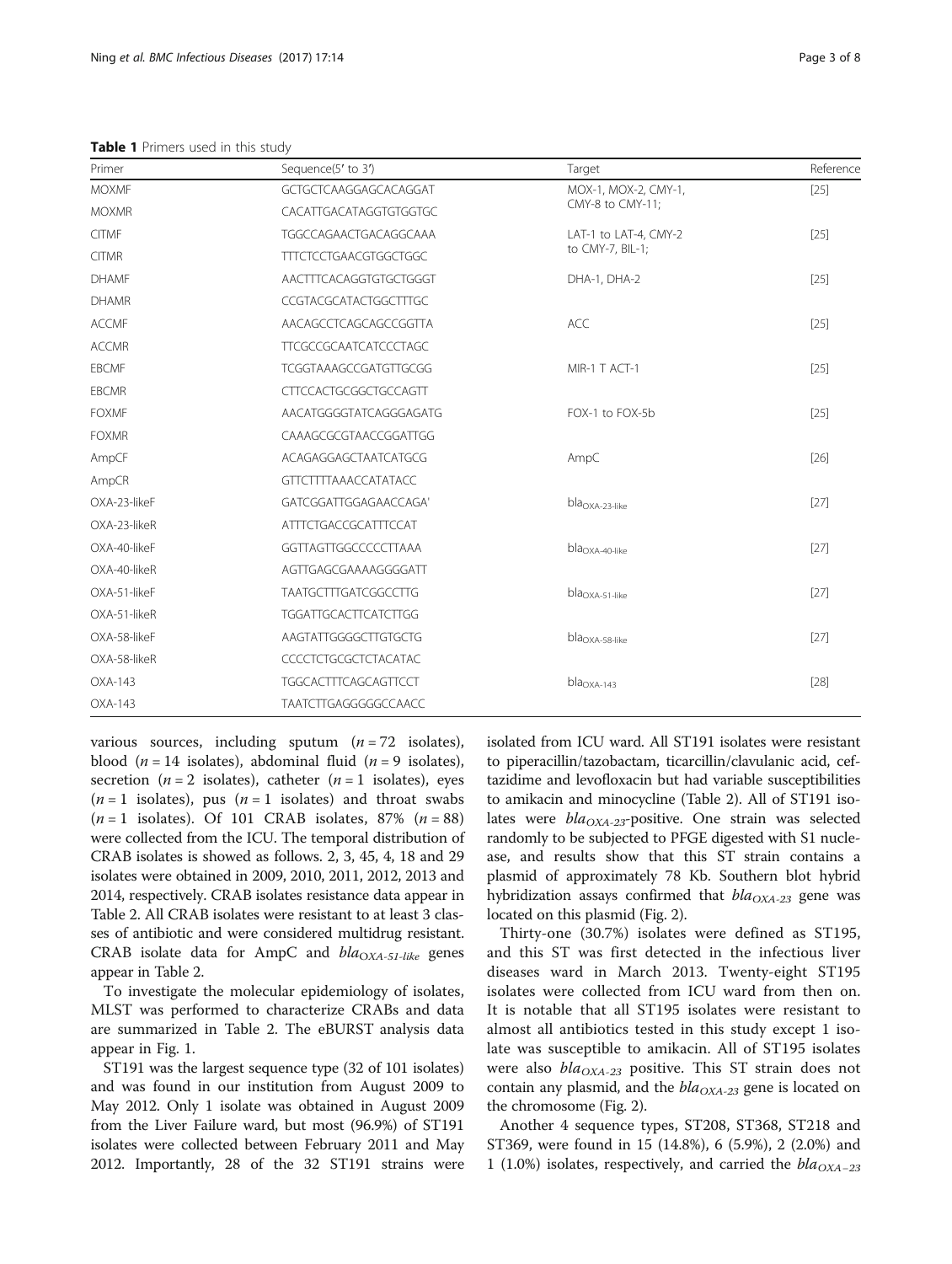<span id="page-3-0"></span>Table 2 Details of A. baumannii isolates, by sequence type

|                   | No.            | Allelic profile                                     | Time course                      | Non-susceptible to (%): |            |            |     |              |            | Resistant determinants |                      |
|-------------------|----------------|-----------------------------------------------------|----------------------------------|-------------------------|------------|------------|-----|--------------|------------|------------------------|----------------------|
| <b>ST</b>         |                |                                                     |                                  | <b>IPM</b>              | <b>TZP</b> | <b>TCC</b> | CAZ | AMK          | <b>LVX</b> | <b>MNO</b>             |                      |
| 191               | 32             | $1 - 3 - 3 - 2 - 2 - 94 - 3$                        | Aug. 2009<br>Feb. 2011-May. 2012 | 100                     | 100        | 100        | 100 | 38           | 100        | 23                     | OXA-51, OXA-23, AMPC |
| 195               | 31             | $1 - 3 - 3 - 2 - 2 - 96 - 3$                        | Mar. 2013-Nov. 2014              | 100                     | 100        | 100        | 100 | 97           | 100        | 100                    | OXA-51, OXA-23, AMPC |
| 208               | 15             | $1 - 3 - 3 - 2 - 2 - 97 - 3$                        | Jul. 2010-Oct. 2014              | 100                     | 100        | 100        | 93  | 100          | 100        | 100                    | OXA-51, OXA-23, AMPC |
| 218               | $\overline{2}$ | $1 - 3 - 3 - 2 - 2 - 102 - 3$                       | Jul. 2011-Aug. 2011              | 100                     | 100        | 100        | 100 | 100          | 100        | $\Omega$               | OXA-51, OXA-23, AmpC |
| 368               | 6              | $1 - 3 - 3 - 2 - 2 - 140 - 3$                       | Jun. 2009-Sep. 2014              | 100                     | 100        | 100        | 100 | 67           | 67         | 33                     | OXA-51, OXA-23, AmpC |
| 369               |                | $1 - 3 - 3 - 2 - 2 - 106 - 3$                       | Jun. 2013                        | 100                     | 100        | 100        | 100 | $\mathbf{0}$ | 100        | $\sim$                 | OXA-51, OXA-23, AmpC |
| 373               | $\overline{2}$ | 1-12-12-11-4-103-3                                  | Mar. 2011, Apr. 2011             | 100                     | 100        | 100        | 100 | $\circ$      | 100        | $\overline{0}$         | OXA-51, AmpC         |
| 383               | 2              | 1-12-56-1-4-149-45                                  | Aug. 2011                        | 100                     | 100        | 100        | 100 | 100          | 100        | 100                    | OXA-51, AmpC         |
| 429               | $\overline{2}$ | 1-34-56-1-4-144-45                                  | Jul. 2011, Sep. 2011             | 100                     | 100        | 100        | 100 | 50           | 50         | 100                    | OXA-51, OXA-23, AmpC |
| 469               | 6              | $1 - 12 - 3 - 2 - 2 - 103 - 3$                      | Dec. 2012-Nov. 2013              | 100                     | 100        | 100        | 100 | 100          | 100        | 100                    | OXA-51, OXA-23, AmpC |
| 1302 <sup>n</sup> |                | 2-52-80-6-23-140-4                                  | Jul. 2014                        | 100                     | 100        | 100        | 0   | $\Omega$     | $\circ$    | $\mathbf{0}$           | OXA-51, OXA-40, AmpC |
| 1309 <sup>n</sup> |                | 27-155 <sup>n</sup> -99-55-25 -270 <sup>n</sup> -60 | Aug. 2011                        | 100                     | 100        | 100        | 100 | 100          | 100        | 100                    | OXA-51, AmpC         |
| Total             | 101            |                                                     | Jun. 2009-Nov. 2014              | 100                     | 100        | 100        | 98  | 80           | 96         | 68                     |                      |

Novel; IPM imipenem, TZP piperacillin/tazobactam, TCC ticarcillin/clavulanic acid, CAZ ceftazidime, AMK amikacin, LVX levofloxacin, MNO minocycline

gene but had different resistance profiles. The  $bla_{OXA-23}$ gene is located on the plasmid in the A.baumannii ST218 and ST368 strain, but is found on the chromosome in ST208 and ST369.

Six isolates were ST469. This is a double-locus variant (DLV) of multiple STs within CC92, implying a close relationship. However, it does not agree with the conservative definition of sharing alleles at 6/7 of the loci, and thus ST469 cannot be considered a CC92 member. All ST469

isolates were collected during December 2012 and November 2013. ST469 isolates were  $bla_{OXA-23}$  positive and were resistant to allantibiotics. PFGE and hybridization results show that this ST isolate harbored 2 plasmids. The  $bla_{OXA-23}$  gene was located on a ca. 120 kb plasmid and on a plasmid of approximately 245 kb, with another copy of  $bla_{OXA-23}$  on a chromosome (Fig. [2](#page-4-0)).

Two unreported singleton STs were identified. ST1309 presented in this hospital in August 2011 only and was

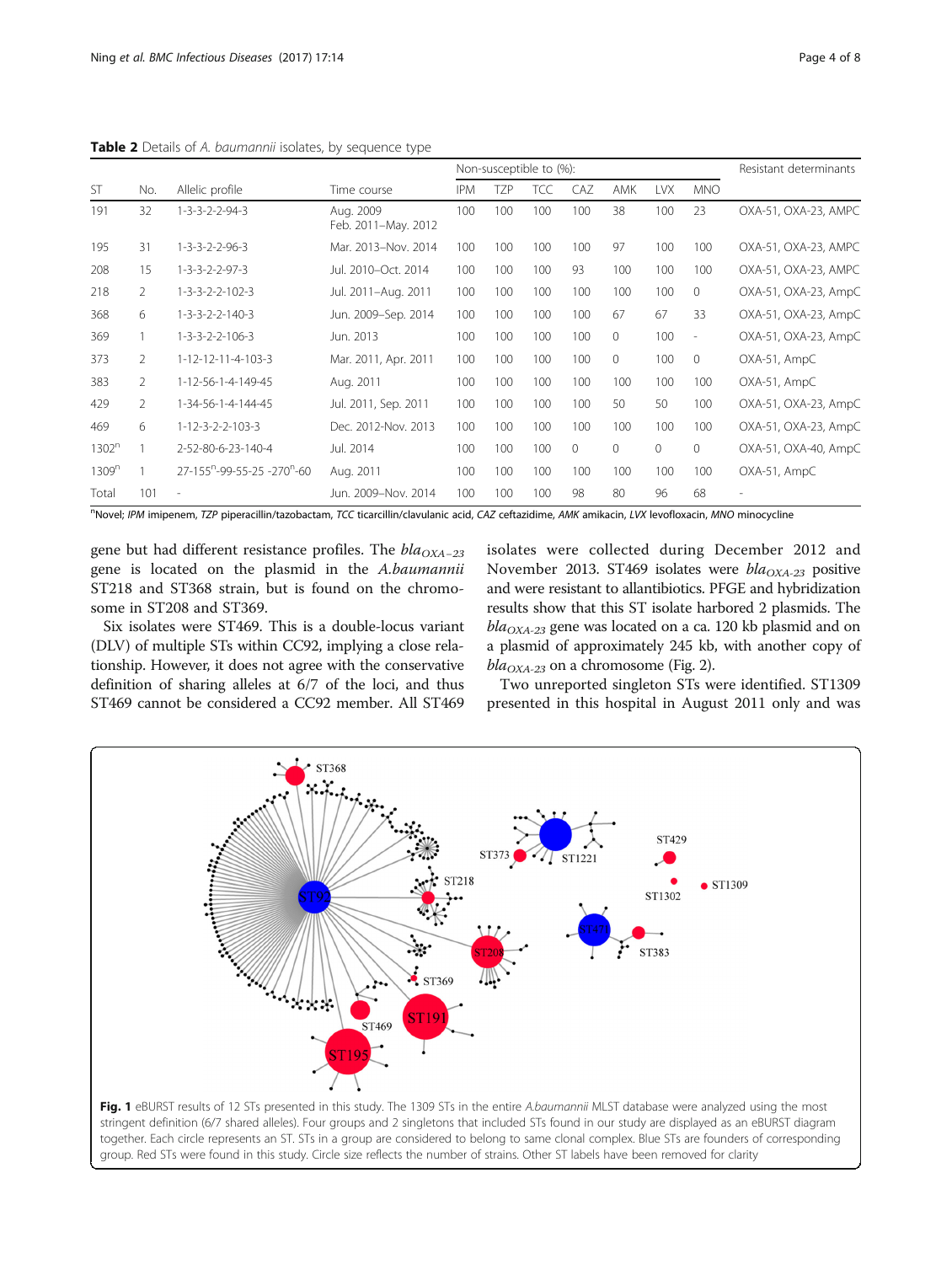<span id="page-4-0"></span>

resistant to all the 7 classes of antimicrobials. The carbapenem-resistant determinant of this isolate remains unclear. The ST1302 isolate was unique among imipenemresistant strains; it was ceftazidime, amikacin, levofloxacin and minocycline susceptible and was the only isolate that carried the  $bla_{OXA-40}$  gene.

# **Discussion**

This study offers insight into the longitudinal evaluation of the molecular epidemiology of carbapenemresistant A.baumannii in a single institution over a 65-month period.

The  $bla_{OXA-23}$  gene was positive in most (*n* = 95) of the A.baumannii isolates in this institution. The first report of this enzyme in A.baumannii was ARI-1, which was identified in an isolate from Scotland collected in 1985 [[30\]](#page-6-0). In 2000, enzyme sequence analysis (re-named OXA-23) indicated that it was a member of the ambler

class D group of β-lactamases [[31\]](#page-6-0). Since then, outbreaks of OXA-23 carbapenemase-producing A.baumannii have been reported all over the world [\[32](#page-6-0)–[36\]](#page-6-0). Our finding was consistent with other reports from China. Zhou's group investigated resistance determinants of 342 imipenem-resistant A.baumannii isolates which were collected from 16 Chinese cities in 2005, and found that most CRAB isolates contained the  $bla_{OXA-23}$  gene [\[37](#page-6-0)]. Recent studies confirm a high prevalence of the  $bla_{OXA}$ .  $_{23}$  gene in carbapenem-resistant A.baumannii in different Chinese cities (80.6-100%) [[38](#page-6-0)–[40](#page-6-0)]. Southern blotting revealed that the  $bla_{\alpha x a-23}$  gene is plasmid-mediated in some STs (ST191, ST218 and ST368), but chromosome borne in others (ST195, ST208, ST369 and ST429). Chromosomal locations of  $bla_{oxa-23}$  make it less likely for A.baumannii to lose caarbapenem resistance. Investigation of OXA-23 producing A.baumannii isolates collected from 28 hospitals in 18 provinces of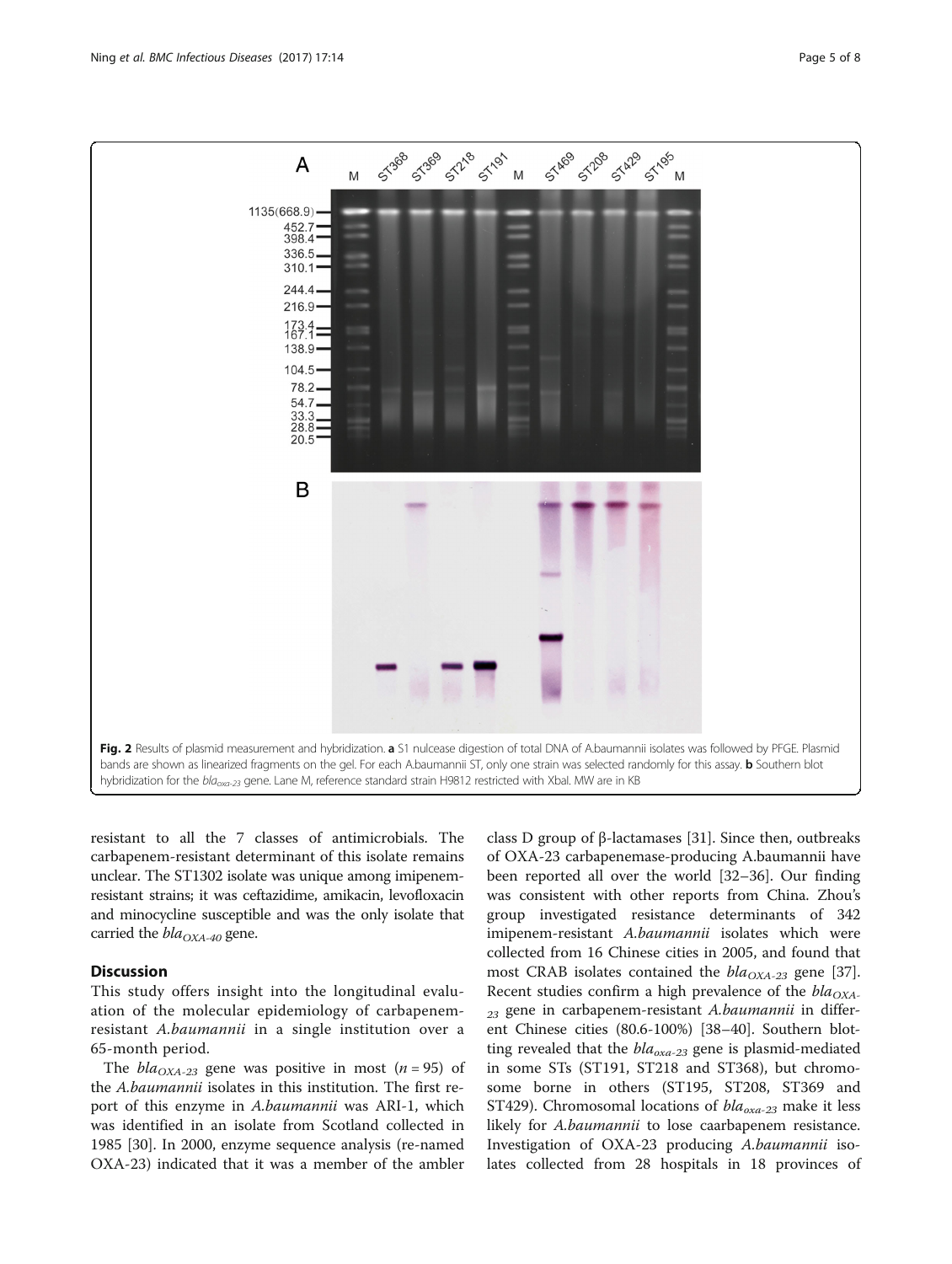<span id="page-5-0"></span>China showed that OXA-23 was mainly located on a ca.78-kb plasmid or on a chromosome [[41\]](#page-6-0).

We were concerned that A.baumanii isolates harboring the  $bla_{OX_{4-23}}$  gene were multidrug resistant in our study and had few antibiotic therapeutic options for treating CRAB infection. Thus, controlling the spread of  $bla_{OX_{4-23}}$  producing A.baumannii is important.

We identified ST191, ST195, ST208, ST218, ST368 and ST369 as classified into CC92 which was the largest and most widely distributed A.baumannii clone in China [[17\]](#page-6-0). CC92 represented the most epidemic CRAB STs in this hospital, accounting for 86.1% of isolates in this study. For  $bla_{OXA-23}$ -producing CRAB of CC92, the ability to disseminate in a single institution for a long time suggests that adaptation to the hospital environment may be important for the success of A.baumannii.

It has been suggested that any clinical A.baumannii isolates with resistance to multiple antibiotics can cause a nosocomial outbreak [[42](#page-6-0)]. We found that imipenemresistant A.baumannii of CC92, compared with other clonal complexes, may be more prone to cause severe outbreaks during long-term dissemination. Two outbreaks of CRAB CC92 were observed in our institution. Most ST191 isolates (31/32) were identified between February 2011 and May 2012 in the ICU ward, suggesting an outbreak of  $bla_{OXA-23}$ -producing ST191. Deng's group has reported the prevalence of an A.baumannii ST191 clone in a southern Chinese hospital [\[43](#page-6-0)]. To our knowledge, this is the first identification of an outbreak of  $bla_{OXA-23}$  harboring A.baumannii ST191 isolate in north China. A second outbreak of  $bla_{OXA-23}$ -producing CRAB occurred in this ICU later. Thirty-one  $bla_{OXA-23}$ producing ST195 isolates were also found in the ICU between March 2013 and November 2014and this sequence type was more resistant to frequently-used antimicrobial agents compared with ST191. ST195 has frequently been identified in Asian countries, including Japan, Vietnam, and Malaysia [\[44](#page-6-0)–[46\]](#page-6-0). To our knowledge, Li's group was first to identify ST195 in a teaching hospital in Guangzhou, in southern China [[47](#page-7-0)]. Since then, ST195 clones has been identified in western and eastern China [[38](#page-6-0), [48\]](#page-7-0). Here, we offer the first report of an outbreak of  $bla_{OXA-23}$ -producing ST195 in north China, suggesting that ST195 has been successfully disseminated in this country.

We collected no environmental strains from the work place, so we lack surveillance for source identification, which is a significant limitation of our study.

# Conclusions

In summary,  $bla_{OXA-23}$ -producing CC92 isolates were prevalent in this hospital over a 65-month period. Successive outbreaks of ST191 and ST195 demonstrated that persisting clinical carbapenem-resistant A.baumannii isolate

can cause a nosocomial outbreak. Periodic investigation of molecular epidemiology and resistance determinant of A.baumannii is necessary.

#### Abbreviations

CC: Clonal complex 92; CRAB: Carbapenem-resistant A. baumannii; DLVs: Doublelocus variants; MLST: Multilocus sequence typing; PFGE: Pulsed-field gel electrophoresis; SLVs: Single-locus variants; ST: Sequence type

#### Acknowledgements

This publication made use of the Acinetobacter baumannii MLST website (<http://pubmlst.org/abaumannii/>) sited at the University of Oxford (Jolley & Maiden 2010, BMC Bioinformatics, 11:595). The development of this site has been funded by the Wellcome Trust.

#### Funding

This work was supported by National Key Basic Research Program (973) of China (2015CB554202), the State Key Research Development Program Of China (2016YFC1200301), the National Science and Technology Major Project for Creation of Major New Drugs of China (2013ZX09304101),National Natural Science Foundation of China (81401643), the State Key Laboratory of Pathogen and BioSecurity Program (SKLPBS1530 and SKLPBS1424).

#### Availability of data and materials

The datasets generated during and/or analysed during the current study are available in the PubMLST repository, [\[http://pubmlst.org/abaumannii/\]](http://pubmlst.org/abaumannii/).

#### Authors' contributions

HW, EBC, FQ and TL designed and supervised the experiments. NZN, JH, CMB, SMC, EBC, JLZ and FHC performed experiments. NZN, XL and FQ interpreted and analyzed the data. NZN and XL wrote the paper. All authors read and approved the final manuscript.

#### Competing interests

The authors declare that they have no competing interests.

#### Consent for publication

Not applicable.

#### Ethics approval and consent to participate

Microbiology isolation and identification were routine work in our hospital. Only strains that have been routinely collected for diagnosis were studied. No extra sampling from the patients was performed. No personal information about patients was requested. Therefore, a written personal informed consent and ethics committee approval were not required and Chinese law was strictly complied.

## Received: 25 July 2016 Accepted: 10 December 2016 Published online: 05 January 2017

#### References

- 1. Bergogne-Berezin E, Towner KJ. Acinetobacter spp. as nosocomial pathogens: microbiological, clinical, and epidemiological features. Clin Microbiol Rev. 1996;9(2):148–65.
- 2. Perez F, Hujer AM, Hujer KM, Decker BK, Rather PN, Bonomo RA. Global challenge of multidrug-resistant Acinetobacter baumannii. Antimicrob Agents Chemother. 2007;51(10):3471–84.
- 3. Vila J, Marcos A, Marco F, Abdalla S, Vergara Y, Reig R, Gomez-Lus R, Jimenez de Anta T. In vitro antimicrobial production of beta-lactamases, aminoglycosidemodifying enzymes, and chloramphenicol acetyltransferase by and susceptibility of clinical isolates of Acinetobacter baumannii. Antimicrob Agents Chemother. 1993;37(1):138–41.
- 4. Seifert H, Stefanik D, Wisplinghoff H. Comparative in vitro activities of tigecycline and 11 other antimicrobial agents against 215 epidemiologically defined multidrug-resistant Acinetobacter baumannii isolates. J Antimicrob Chemother. 2006;58(5):1099–100.
- 5. Evans BA, Hamouda A, Amyes SG. The rise of carbapenem-resistant Acinetobacter baumannii. Curr Pharm Des. 2013;19(2):223–38.
- 6. Peleg AY, Seifert H, Paterson DL. Acinetobacter baumannii: emergence of a successful pathogen. Clin Microbiol Rev. 2008;21(3):538–82.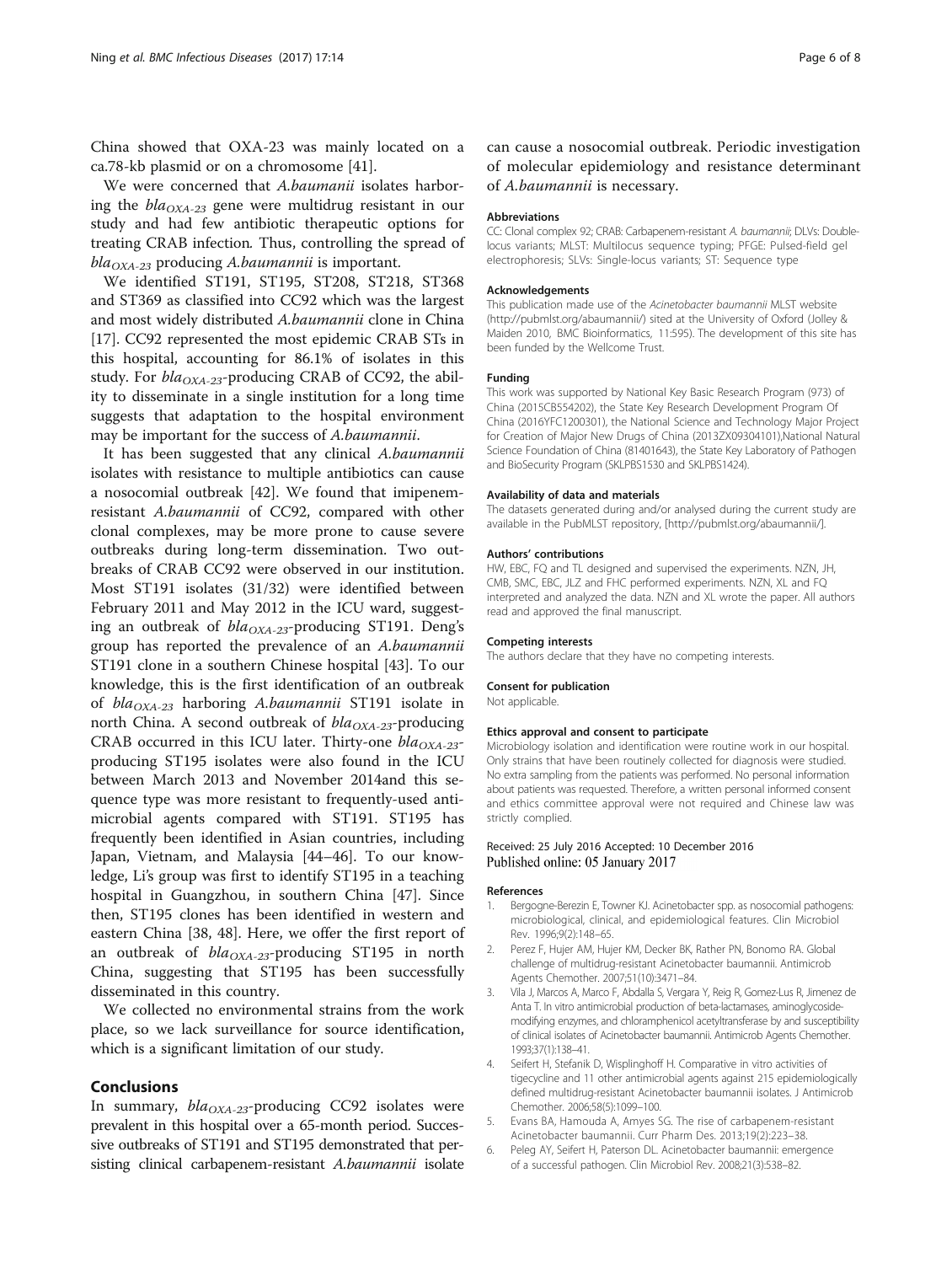- <span id="page-6-0"></span>7. Hu FP, Guo Y, Zhu DM, Wang F, Jiang XF, Xu YC, Zhang XJ, Zhang CX, Ji P, Xie Y, et al. Resistance trends among clinical isolates in China reported from CHINET surveillance of bacterial resistance, 2005-2014. Clin Microbiol Infect. 2016;22 Suppl 1:S9–S14.
- 8. Kempf M, Rolain JM. Emergence of resistance to carbapenems in Acinetobacter baumannii in Europe: clinical impact and therapeutic options. Int J Antimicrob Agents. 2012;39(2):105–14.
- Shivaprasad A, Antony B, Shenoy P. Comparative Evaluation of Four Phenotypic Tests for Detection of Metallo-beta-Lactamase and Carbapenemase Production in Acinetobacter baumannii. J Clin Diagn Res. 2014;8(5):DC05–08.
- 10. Hasan B, Perveen K, Olsen B, Zahra R. Emergence of carbapenem-resistant Acinetobacter baumannii in hospitals in Pakistan. J Med Microbiol. 2014; 63(Pt 1):50–5.
- 11. Bertrand X, Dowzicky MJ. Antimicrobial susceptibility among gram-negative isolates collected from intensive care units in North America, Europe, the Asia-Pacific Rim, Latin America, the Middle East, and Africa between 2004 and 2009 as part of the Tigecycline Evaluation and Surveillance Trial. Clin Ther. 2012;34(1):124–37.
- 12. Poirel L, Nordmann P. Carbapenem resistance in Acinetobacter baumannii: mechanisms and epidemiology. Clin Microbiol Infect. 2006;12(9):826–36.
- 13. Dijkshoorn L, Nemec A, Seifert H. An increasing threat in hospitals: multidrugresistant Acinetobacter baumannii. Nat Rev Microbiol. 2007;5(12):939–51.
- 14. Principe L, Piazza A, Giani T, Bracco S, Caltagirone MS, Arena F, Nucleo E, Tammaro F, Rossolini GM, Pagani L, et al. Epidemic diffusion of OXA-23 producing Acinetobacter baumannii isolates in Italy: results of the first cross-sectional countrywide survey. J Clin Microbiol. 2014;52(8):3004–10.
- 15. Merino M, Poza M, Roca I, Barba MJ, Sousa MD, Vila J, Bou G. Nosocomial outbreak of a multiresistant Acinetobacter baumannii expressing OXA-23 carbapenemase in Spain. Microb Drug Resist (Larchmont, NY). 2014; 20(4):259–63.
- 16. Lee Y, Kim YR, Kim J, Park YJ, Song W, Shin JH, Uh Y, Lee K, Lee SH, Cho JH, et al. Increasing prevalence of blaOXA-23-carrying Acinetobacter baumannii and the emergence of blaOXA-182-carrying Acinetobacter nosocomialis in Korea. Diagn Microbiol Infect Dis. 2013;77(2):160–3.
- 17. Ruan Z, Chen Y, Jiang Y, Zhou H, Zhou Z, Fu Y, Wang H, Wang Y, Yu Y. Wide distribution of CC92 carbapenem-resistant and OXA-23-producing Acinetobacter baumannii in multiple provinces of China. Int J Antimicrob Agents. 2013;42(4):322–8.
- 18. Bartual SG, Seifert H, Hippler C, Luzon MA, Wisplinghoff H, Rodriguez-Valera F. Development of a multilocus sequence typing scheme for characterization of clinical isolates of Acinetobacter baumannii. J Clin Microbiol. 2005; 43(9):4382–90.
- 19. Karah N, Sundsfjord A, Towner K, Samuelsen O. Insights into the global molecular epidemiology of carbapenem non-susceptible clones of Acinetobacter baumannii. Drug Resist Updat. 2012;15(4):237–47.
- 20. Kim DH, Choi JY, Kim HW, Kim SH, Chung DR, Peck KR, Thamlikitkul V, So TM, Yasin RM, Hsueh PR, et al. Spread of carbapenem-resistant Acinetobacter baumannii global clone 2 in Asia and AbaR-type resistance islands. Antimicrob Agents Chemother. 2013;57(11):5239–46.
- 21. Adams-Haduch JM, Onuoha EO, Bogdanovich T, Tian GB, Marschall J, Urban CM, Spellberg BJ, Rhee D, Halstead DC, Pasculle AW, et al. Molecular epidemiology of carbapenem-nonsusceptible Acinetobacter baumannii in the United States. J Clin Microbiol. 2011;49(11):3849–54.
- 22. Wang X, Qiao F, Yu R, Gao Y, Zong Z. Clonal diversity of Acinetobacter baumannii clinical isolates revealed by a snapshot study. BMC Microbiol. 2013;13:234.
- 23. Turton JF, Woodford N, Glover J, Yarde S, Kaufmann ME, Pitt TL. Identification of Acinetobacter baumannii by detection of the blaOXA-51-like carbapenemase gene intrinsic to this species. J Clin Microbiol. 2006;44(8):2974–6.
- 24. Hojabri Z, Pajand O, Bonura C, Aleo A, Giammanco A, Mammina C. Molecular epidemiology of Acinetobacter baumannii in Iran: endemic and epidemic spread of multiresistant isolates. J Antimicrob Chemother. 2014;69(9):2383–7.
- 25. Perez-Perez FJ, Hanson ND. Detection of plasmid-mediated AmpC betalactamase genes in clinical isolates by using multiplex PCR. J Clin Microbiol. 2002;40(6):2153–62.
- 26. Heritier C, Poirel L, Nordmann P. Cephalosporinase over-expression resulting from insertion of ISAba1 in Acinetobacter baumannii. Clin Microbiol Infect. 2006;12(2):123–30.
- 27. Turton JF, Ward ME, Woodford N, Kaufmann ME, Pike R, Livermore DM, Pitt TL. The role of ISAba1 in expression of OXA carbapenemase genes in Acinetobacter baumannii. FEMS Microbiol Lett. 2006;258(1):72–7.
- 28. Higgins PG, Poirel L, Lehmann M, Nordmann P, Seifert H. OXA-143, a novel carbapenem-hydrolyzing class D beta-lactamase in Acinetobacter baumannii. Antimicrob Agents Chemother. 2009;53(12):5035–8.
- 29. Barton BM, Harding GP, Zuccarelli AJ. A general method for detecting and sizing large plasmids. Anal Biochem. 1995;226(2):235–40.
- 30. Paton R, Miles RS, Hood J, Amyes SG, Miles RS, Amyes SG. ARI 1: betalactamase-mediated imipenem resistance in Acinetobacter baumannii. Int J Antimicrob Agents. 1993;2(2):81–7.
- 31. Donald HM, Scaife W, Amyes SG, Young HK. Sequence analysis of ARI-1, a novel OXA beta-lactamase, responsible for imipenem resistance in Acinetobacter baumannii 6B92. Antimicrob Agents Chemother. 2000; 44(1):196–9.
- 32. Dalla-Costa LM, Coelho JM, Souza HA, Castro ME, Stier CJ, Bragagnolo KL, Rea-Neto A, Penteado-Filho SR, Livermore DM, Woodford N. Outbreak of carbapenem-resistant Acinetobacter baumannii producing the OXA-23 enzyme in Curitiba, Brazil. J Clin Microbiol. 2003;41(7):3403–6.
- 33. Jeon BC, Jeong SH, Bae IK, Kwon SB, Lee K, Young D, Lee JH, Song JS, Lee SH. Investigation of a nosocomial outbreak of imipenem-resistant Acinetobacter baumannii producing the OXA-23 beta-lactamase in korea. J Clin Microbiol. 2005;43(5):2241–5.
- 34. Naas T, Levy M, Hirschauer C, Marchandin H, Nordmann P. Outbreak of carbapenem-resistant Acinetobacter baumannii producing the carbapenemase OXA-23 in a tertiary care hospital of Papeete, French Polynesia. J Clin Microbiol. 2005;43(9):4826–9.
- 35. Kohlenberg A, Brummer S, Higgins PG, Sohr D, Piening BC, de Grahl C, Halle E, Ruden H, Seifert H. Outbreak of carbapenem-resistant Acinetobacter baumannii carrying the carbapenemase OXA-23 in a German university medical centre. J Med Microbiol. 2009;58(Pt 11):1499–507.
- 36. Mosqueda N, Espinal P, Cosgaya C, Viota S, Plasensia V, Alvarez-Lerma F, Montero M, Gomez J, Horcajada JP, Vila J, et al. Globally expanding carbapenemase finally appears in Spain: nosocomial outbreak of acinetobacter baumannii producing plasmid-encoded OXA-23 in Barcelona, Spain. Antimicrob Agents Chemother. 2013;57(10):5155–7.
- 37. Zhou H, Yang Q, Yu YS, Wei ZQ, Li LJ. Clonal spread of imipenem-resistant Acinetobacter baumannii among different cities of China. J Clin Microbiol. 2007;45(12):4054–7.
- 38. Chang Y, Luan G, Xu Y, Wang Y, Shen M, Zhang C, Zheng W, Huang J, Yang J, Jia X, et al. Characterization of carbapenem-resistant Acinetobacter baumannii isolates in a Chinese teaching hospital. Front Microbiol. 2015;6:910.
- 39. Wang D, Yan D, Hou W, Zeng X, Qi Y, Chen J. Characterization of bla(OxA-23) gene regions in isolates of Acinetobacter baumannii. J Microbiol Immunol Infect. 2015;48(3):284–90.
- 40. Zhou Y, Wu X, Zhang X, Hu Y, Yang X, Yang Z, Wang M. Genetic Characterization of ST195 and ST365 Carbapenem-Resistant Acinetobacter baumannii Harboring blaOXA-23 in Guangzhou, China. Microb Drug Resist (Larchmont, NY). 2015;21(4):386–90.
- 41. Liu LL, Ji SJ, Ruan Z, Fu Y, Fu YQ, Wang YF, Yu YS. Dissemination of blaOXA-23 in Acinetobacter spp. in China: main roles of conjugative plasmid pAZJ221 and transposon Tn2009. Antimicrob Agents Chemother. 2015;59(4):1998–2005.
- 42. Koeleman JG, van der Bijl MW, Stoof J, Vandenbroucke-Grauls CM, Savelkoul PH. Antibiotic resistance is a major risk factor for epidemic behavior of Acinetobacter baumannii. Infect Control Hosp Epidemiol. 2001;22(5):284–8.
- 43. Deng M, Zhu MH, Li JJ, Bi S, Sheng ZK, Hu FS, Zhang JJ, Chen W, Xue XW, Sheng JF, et al. Molecular epidemiology and mechanisms of tigecycline resistance in clinical isolates of Acinetobacter baumannii from a Chinese university hospital. Antimicrob Agents Chemother. 2014;58(1):297–303.
- 44. Endo S, Yano H, Hirakata Y, Arai K, Kanamori H, Ogawa M, Shimojima M, Ishibashi N, Aoyagi T, Hatta M, et al. Molecular epidemiology of carbapenem-non-susceptible Acinetobacter baumannii in Japan. J Antimicrob Chemother. 2012;67(7):1623–6.
- 45. Tada T, Miyoshi-Akiyama T, Kato Y, Ohmagari N, Takeshita N, Hung NV, Phuong DM, Thu TA, Binh NG, Anh NQ, et al. Emergence of 16S rRNA methylase-producing Acinetobacter baumannii and Pseudomonas aeruginosa isolates in hospitals in Vietnam. BMC Infect Dis. 2013;13:251.
- 46. Lean SS, Yeo CC, Suhaili Z, Thong KL. Whole-genome analysis of an extensively drug-resistant clinical isolate of Acinetobacter baumannii AC12: insights into the mechanisms of resistance of an ST195 clone from Malaysia. Int J Antimicrob Agents. 2015;45(2):178–82.